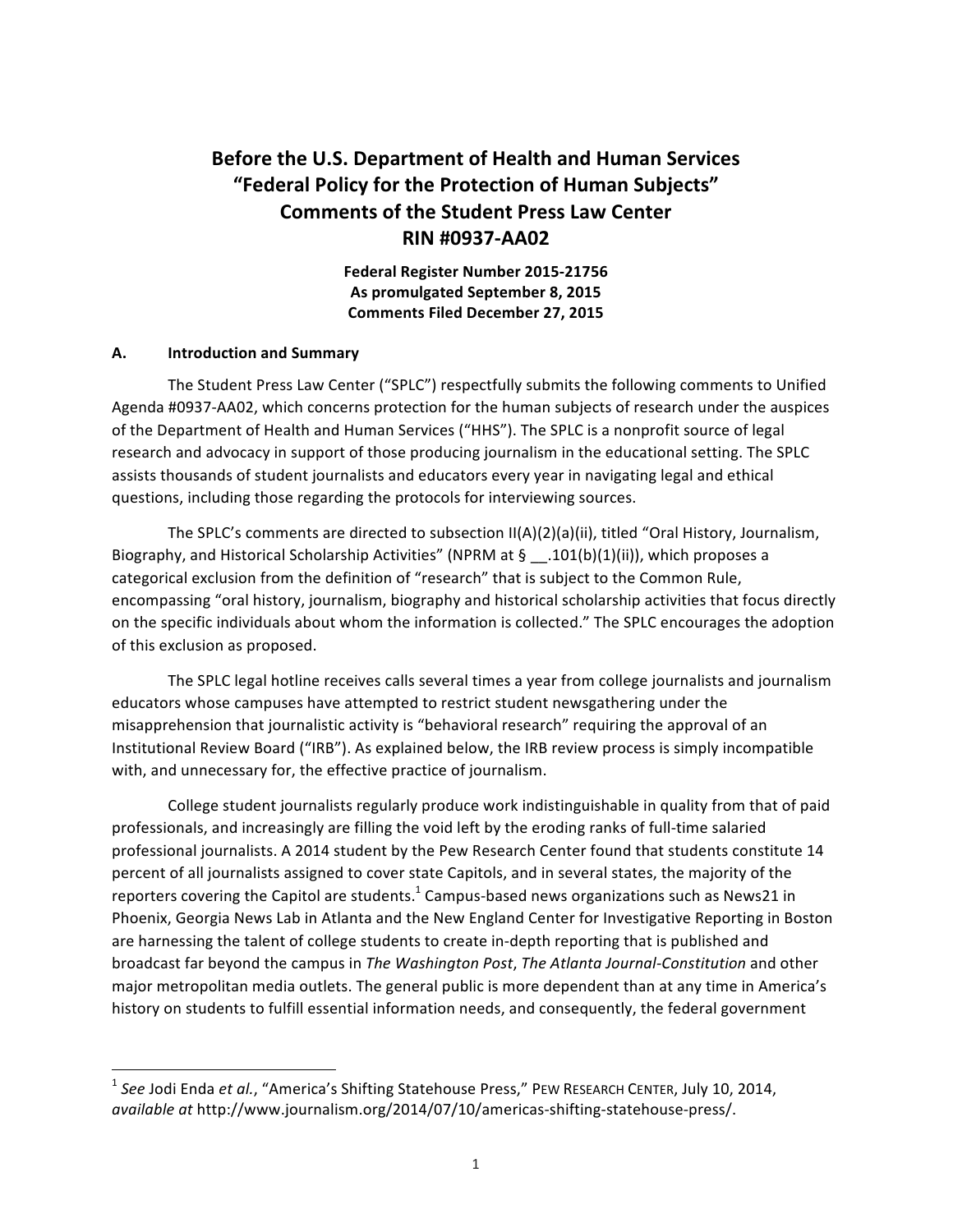should make every effort to remove regulatory impediments that unnecessarily burden students' ability to gather and publish news.

#### **B. Discussion and Recommendations**

<u> 1989 - Jan Samuel Barbara, margaret e</u>

### 1. Journalism does not qualify as federally regulated research on human subjects.

As a threshold matter, newsgathering simply does not fit the jurisdictional and definitional prerequisites to be regulated as "human subject research."

The jurisdiction of Health and Human Services to set policy for the conduct of university research is confined to activity that is "conducted, supported or otherwise subject to regulation by any federal department or agency(.)" 45 C.F.R. § 46.101(a). Newsgathering is none of these things. No federal department or agency regulates the way journalists gather news, and doing so would raise insurmountable First Amendment concerns. HHS regulations go on to define "research subject to regulation" as research "for which a federal department or agency has specific responsibility for regulating as a research activity" such as the production of pharmaceuticals. 45 C.F.R. § 46.102(e). Obviously, there is no "U.S. Department of Journalistic Standards" and no history of, or legal authority for, the regulation of journalistic practices by a federal agency.

"Research" is defined as "a systematic investigation, including research development, testing and evaluation, designed to develop or contribute to generalizable knowledge." 45 C.F.R. § 46.102(d). The process of preparing a news story does not fit this description. News stories are not "developed, tested and evaluated" in a laboratory setting. Their "evaluation" is a matter of audience response, much like the "evaluation" of a work of art, music or literature, none of which would qualify as IRB-regulated "research" even if they involved human subjects.

Because journalism does not meet the threshold to qualify as federally regulated research, it is appropriate for HHS rules to clarify that journalistic activity is categorically excluded from IRB purview.

## 2. IRB review is legally and structurally incompatible with the practice of journalism.

The "Common Rule" that is codified in HHS research protocols and enforced by IRB reviewers has the foundational purpose of requiring "informed consent" of participants in human-subject research, to ensure that subjects have been briefed on any foreseeable health risks and voluntarily accepted those risks. The principle of "informed consent" as understood and implemented in federal law is neither necessary for, nor suited to, the practice of journalism. Indeed, the Common Rule imperative to protect the privacy of research subjects has little-to-no relevance to journalism, since ordinarily the *entire point* of the journalist's work will be to bring the individual's story to widespread public attention. While on occasion journalistic sources are granted anonymity on a carefully considered case-by-case basis, such is not the prevailing practice. It would undermine effective storytelling if institutions could direct students to routinely conceal the identities of the subjects of news stories.<sup>2</sup>

<sup>&</sup>lt;sup>2</sup> Prof. Leon Dash elaborates on this point in his authoritative article, *Journalism and Institutional Review Boards*, QUALITATIVE INQUIRY, Vol. 13, No. 6 (Sept. 2007), *available at* 

http://users.polisci.wisc.edu/schatzberg/ps816/Dash2007.pdf, which supports the Agency's conclusion that journalism and related activities such as oral history should be categorically excluded from IRB purview.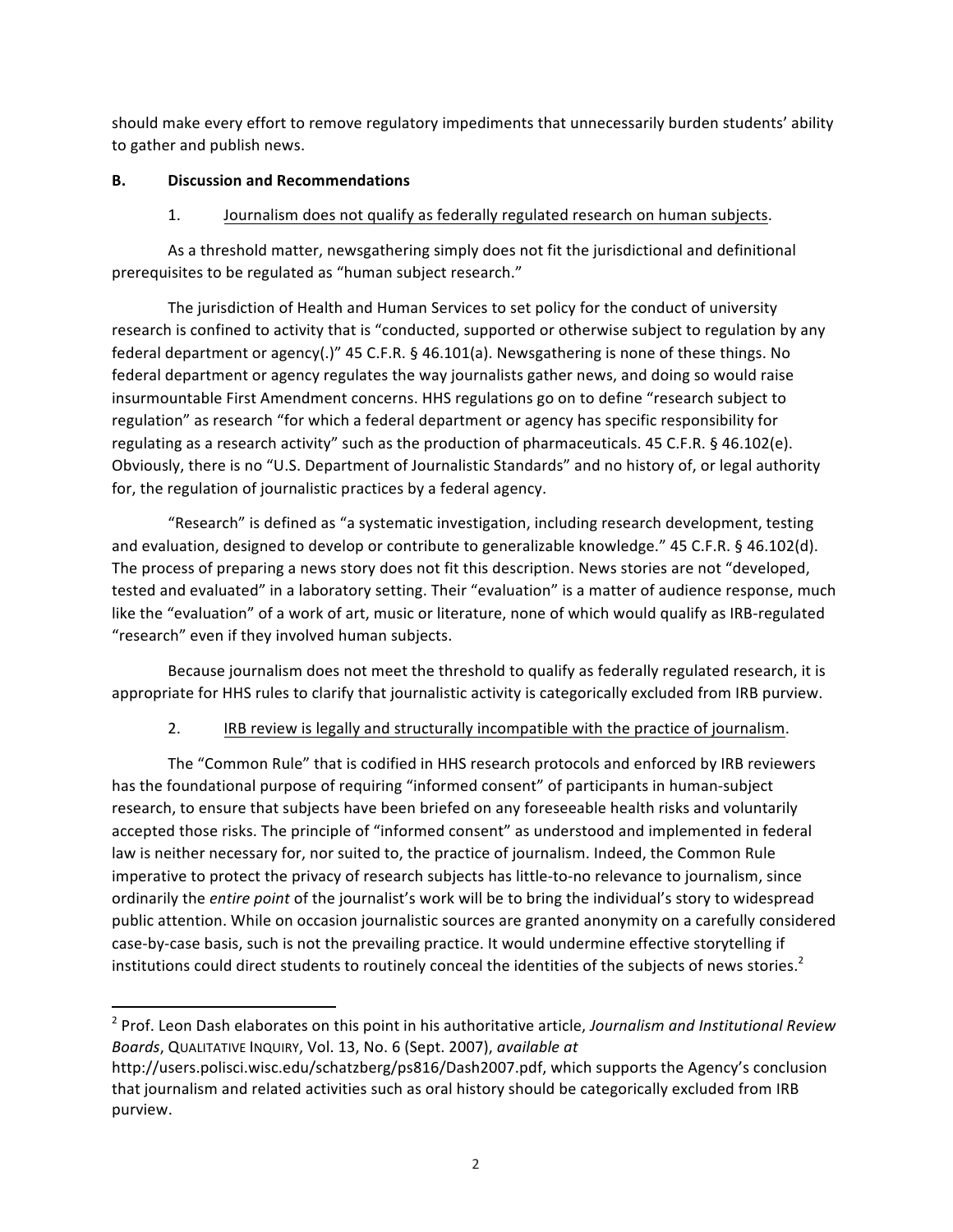The principal HHS rule governing informed consent is set forth at 45 C.F.R.  $\S$  46.116 and provides in pertinent part:

[N]o investigator may involve a human being as a subject in research covered by this policy unless the investigator has obtained the legally effective informed consent of the subject or the subject's legally authorized representative. An investigator shall seek such consent only under circumstances that provide the prospective subject or the representative sufficient opportunity to consider whether or not to participate and that minimize the possibility of coercion or undue influence. The information that is given to the subject or the representative shall be in language understandable to the subject or the representative. No informed consent, whether oral or written, may include any exculpatory language through which the subject or the representative is made to waive or appear to waive any of the subject's legal rights, or releases or appears to release the investigator, the sponsor, the institution or its agents from liability for negligence.

These requirements cannot be accommodated practically to the demands of journalism, for obvious reasons. Just to cite one example, the prohibition against "exculpatory language" is inconsistent with the commonplace journalistic practice of obtaining a privacy waiver for the broadcast of information of a personal nature gleaned through interviewing.

That these regulations were never designed or intended to apply to journalism is readily apparent by the description in Section 46.116 of the types of warnings and disclaimers required before a researcher may experiment on human subjects, including "disclosure of appropriate alternative procedures or courses of treatment, if any, that might be advantageous" and "description of any reasonably foreseeable risks or discomforts to the subject," which by their terms simply make no sense when applied to oral history, journalism or comparable activities. One need only envision the rather ridiculous spectacle of a television reporter standing outside of a polling place on Election Day interviewing voters and explaining before each interview, "Here is the purpose of my research, the expected duration of your participation, the known risks and alternatives, who to contact in the event of a research-related injury…" and so forth, to see that these protocols are unnecessary and unworkable in the newsgathering setting.

More to the point, there may occasionally be times when it is essential for effective journalism for interviewees not to be given full advance warning of the subject matter. Consider, for example, the work of investigative reporters who reexamine "cold" criminal cases for the possibility of wrongful convictions. It could literally place the interviewer's safety in peril if, while interviewing a dangerous criminal, she was forced to explain, "Mr. Jones, I am interviewing you for the purpose of determining whether you, and not Inmate Smith, are the real murderer, and the known potential consequences from your participation in my research could include implicating yourself in a homicide."

As a practical matter, the IRB process is structurally unsuited to the deadline-sensitive world of news reporting. Even getting an IRB to verify that a student's research is exempt typically imposes a delay of two to three weeks. While two weeks may represent a minimal inconvenience for an academic researcher working with a calendar that is measured in semesters, a journalist's deadlines are measured in hours, not weeks. Placing a weeks-long hold on interviewing pending institutional approval would be, in many instances, tantamount to killing a news story entirely.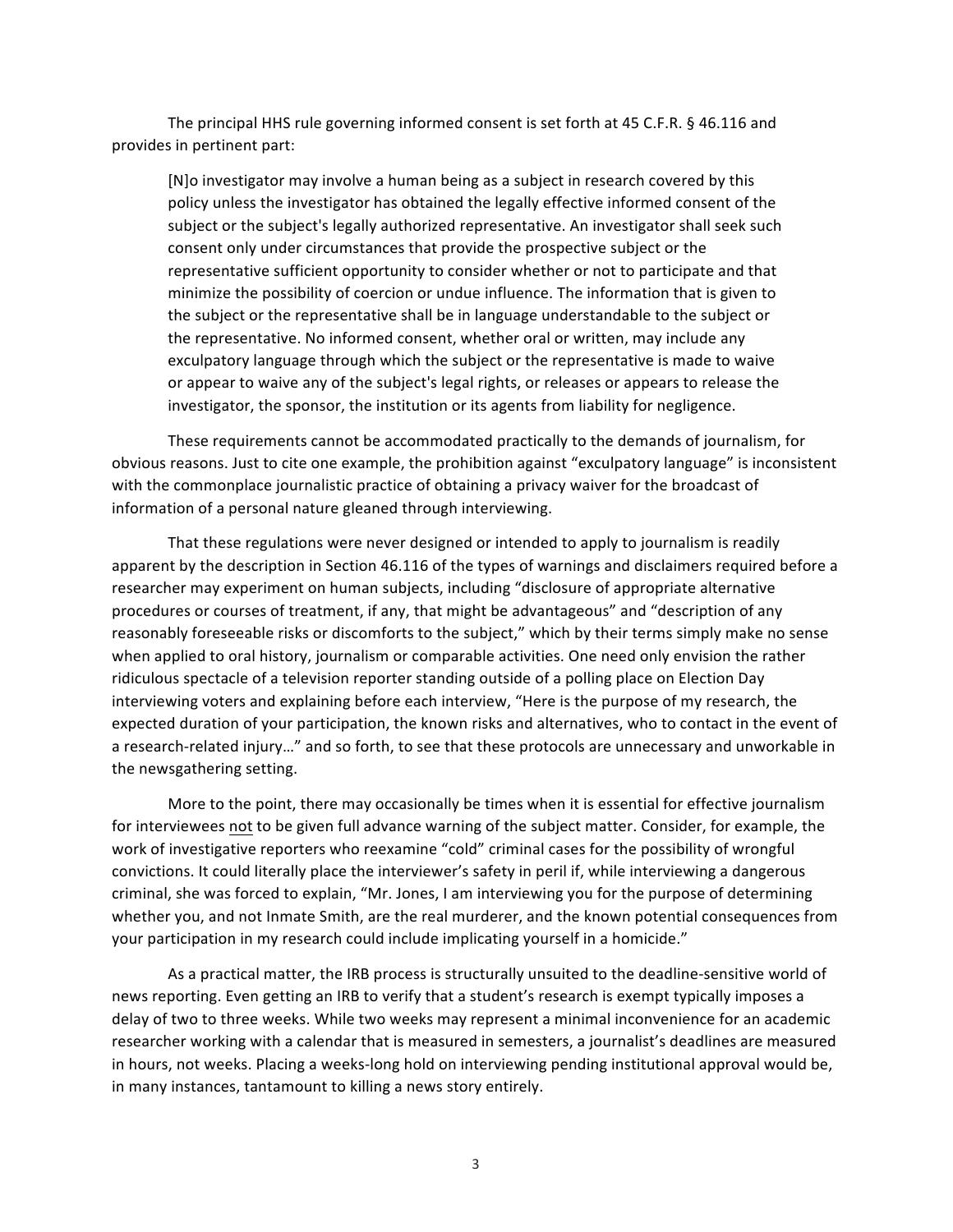Delay exacts an especially significant toll on newsgathering because the subjects of newsgathering are unique and irreplaceable individuals. A behavioral-science experiment might be successfully carried out with any pool of volunteers, one as good as the next. But journalism relies on eyewitness accounts from individuals with unique subject-matter knowledge. A behavioral scientist can conduct research about public attitudes toward fraternity hazing by obtaining a cross-section of participants from the desired demographic pool, but a journalist attempting to document a particular hazing crime will need access to a limited universe of specific individual witnesses. With the passage of weeks, individuals may become unavailable, their memories may fade, or they may experience pressure to withdraw from cooperating.

College journalists at public institutions enjoy significant First Amendment protections comparable to those afforded to professional practitioners. At the college level, student journalistic publications operate as "public forums" for the expression of student views, entitled to the highest degree of constitutional insulation against government content control.<sup>3</sup> The notion that a government regulatory body could impose and enforce protocols on the way that journalists conduct their interviews and what they choose to publish cannot be reconciled with the constitutional guarantees of a free and independent press.<sup>4</sup> Indeed, the mere fact that a journalist might be forced to submit her proposed course of inquiry to pre-approval by the very same agency she might be investigating would impose an impermissible "chill" on journalists' willingness to pursue difficult subjects.

IRB review is further incompatible with journalism because newsgathering relies heavily on whistleblowers who disclose information only under the assurance of confidentiality. An IRB is empowered, for example, to require documentation that each subject has provided informed consent. A directive from university authorities to disclose information shared by a confidential informant, or information leading to the unmasking of a confidential informant, would be in tension with the widely recognized constitutional, statutory and common-law rights to protect the identity of journalists' sources, and could place the journalist in a position of being asked to breach a contractually enforceable assurance of confidentiality. *See Cohen v. Cowles Media Co.*, 501 U.S. 663, 111 S.Ct. 2513 (1991) (journalists can be sued for breach of promise of confidentiality that injures betrayed source).

As the Department has recognized, journalists are answerable to their own professional codes of ethics that cover quite a bit of the same ground as the Common Rule (for example, the ethics code of the Society of Professional Journalists counsels that journalists should "[b]e cautious when making promises, but keep the promises they make"). These ethical guidelines have been crafted by the most knowledgeable practitioners in the profession, and the IRB process should neither duplicate nor contradict their authoritative guidance.

<u> 1989 - Jan Samuel Barbara, margaret e</u>

<sup>3</sup> *See Kincaid v. Gibson*, 236 F.3d 342, 349 (6th Cir. 2001) (*en banc*).

 $4$  As Prof. Philip Hamburger explains, the First Amendment disfavors all content-based restrictions on speech but most strictly disfavors pre-publication restraints that require approval of the subject matter before speaking, as contemplated by the IRB protocol. See Philip Hamburger, *The New Censorship: Institutional Review Boards,* 2004 Sup. CT. REV. 271, 280 (2004) ("The First Amendment centrally and unequivocally forbids laws requiring that one get permission for verbal speech or the press").